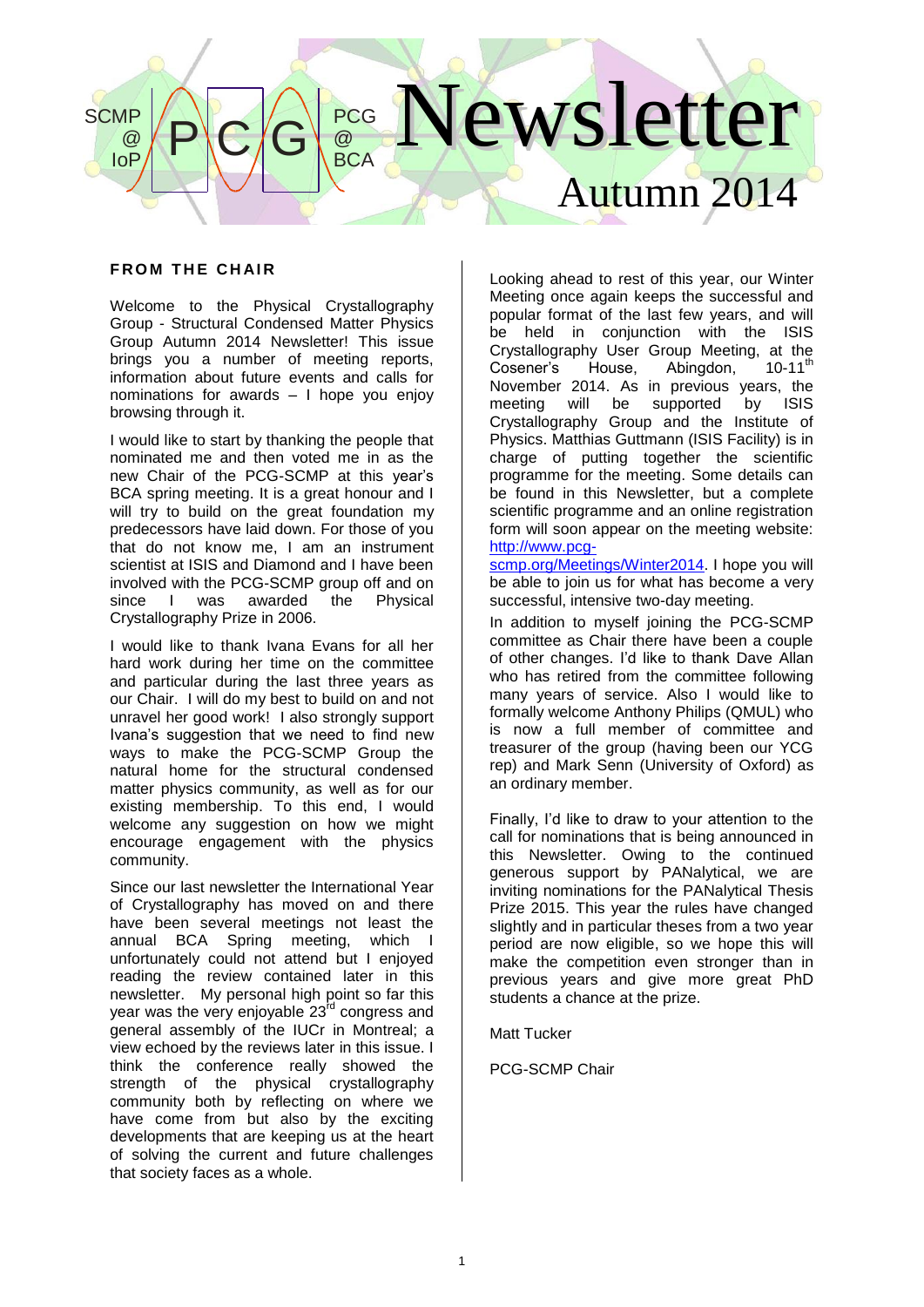#### **AN N O U N C E M E N T S**

#### **PANalytical Thesis Prize 2015**

**Call for Nominations**



The Physical Crystallography Group is pleased to invite entries for the PANalytical Thesis Prize in Physical Crystallography. The prize will be awarded for the best use of techniques or methods of Physical Crystallography in a successfully examined thesis submitted in the period from 1<sup>st</sup> January 2013 to 31<sup>st</sup> December  $2014.$ 

To be eligible for the prize, candidates must be a member of the Structural Condensed Matter Group of the IoP and/or the British Crystallographic Association (BCA). Nonmembers may enter the competition but will be required to join the BCA/PCG at the student rate to progress their nomination further (current rate £10 per annum or £35 for 4 years of the PhD degree). Please see the PCG-<br>SCMP website (http://www.pcq-website [\(http://www.pcg](https://owa.connect.kent.ac.uk/OWA/redir.aspx?C=PsjuO0Pr5kyGp5Tj6fogPwkvUallxdEI8OUDEuLFBAsMuCbo2w5V_UKxP90fNpPtyZcu40ZmkfA.&URL=http%3a%2f%2fwww.pcg-scmp.org%2fPrizes%23PANalytical_Thesis_Prize_for_Physical_Crystallography)[scmp.org/Prizes#PANalytical\\_Thesis\\_Prize\\_fo](https://owa.connect.kent.ac.uk/OWA/redir.aspx?C=PsjuO0Pr5kyGp5Tj6fogPwkvUallxdEI8OUDEuLFBAsMuCbo2w5V_UKxP90fNpPtyZcu40ZmkfA.&URL=http%3a%2f%2fwww.pcg-scmp.org%2fPrizes%23PANalytical_Thesis_Prize_for_Physical_Crystallography) [r\\_Physical\\_Crystallography,](https://owa.connect.kent.ac.uk/OWA/redir.aspx?C=PsjuO0Pr5kyGp5Tj6fogPwkvUallxdEI8OUDEuLFBAsMuCbo2w5V_UKxP90fNpPtyZcu40ZmkfA.&URL=http%3a%2f%2fwww.pcg-scmp.org%2fPrizes%23PANalytical_Thesis_Prize_for_Physical_Crystallography) [http://www.pcg](https://owa.connect.kent.ac.uk/OWA/redir.aspx?C=PsjuO0Pr5kyGp5Tj6fogPwkvUallxdEI8OUDEuLFBAsMuCbo2w5V_UKxP90fNpPtyZcu40ZmkfA.&URL=http%3a%2f%2fwww.pcg-scmp.org%2fimagesFhj%2f0%2f0e%2fThe_PANalytical_Thesis_Prize_rules_v2.pdf)[scmp.org/imagesFhj/0/0e/The\\_PANalytical\\_Th](https://owa.connect.kent.ac.uk/OWA/redir.aspx?C=PsjuO0Pr5kyGp5Tj6fogPwkvUallxdEI8OUDEuLFBAsMuCbo2w5V_UKxP90fNpPtyZcu40ZmkfA.&URL=http%3a%2f%2fwww.pcg-scmp.org%2fimagesFhj%2f0%2f0e%2fThe_PANalytical_Thesis_Prize_rules_v2.pdf) esis Prize rules v2.pdf) for full details and conditions.

To enter the competition, candidates must submit:

(a) a copy of the thesis in electronic format.

(b) a personal statement of not more than 500 words explaining why the thesis should be considered for the prize and including a clear<br>description of the role of Physical description of the role of Physical Crystallography (as defined on the website [www.pcg-scmp.org](http://www.pcg-scmp.org/) or otherwise) in the research.

(c) the names and contact details of two academic referees, one of whom may be the thesis supervisor, who will be able to comment on the thesis research of the candidate.

In order for a thesis to be eligible for the award, the Physical Crystallography element must be central to the work of the thesis, which must also demonstrate a context over and above structural work for its own sake.

Nominations for the prize must be submitted to the PCG-SCMP Chair, Dr. Matt Tucker (matt.tucker@stfc.ac.uk), by 31<sup>st</sup> January 2015 and the Prize will be awarded at the 2015 BCA Spring Meeting at University of York, 30<sup>th</sup>  $March - 2<sup>nd</sup>$  April 2015.

## **E D U C AT I O N AN D O U T R E AC H**

There have been a number of educational and training events that members of the PCG-SCMP community have been involved with and benefitted from (including the ISIS neutron training course, Powder diffraction and Rietveld refinement school, ISIS muon training school), please see the reports towards the end of this newsletter for a flavour of these events.

A **new film** has been launched earlier this month that "premieres the sparkling history of crystallography"

(http://www.diamond.ac.uk/Home/News/Latest News/02-09-14.html). It has been produced by the Diamond Light Source in collaboration with the Royal Institution of Great Britain and will be an excellent resource for education and outreach activities.

The Royal Albert Hall will soon host a<br>photography exhibition "Illuminating **photography exhibition "Illuminating Atoms"**  $(4^{th}$  November  $-7^{th}$  December) which explores the science and people behind crystallography in the UK. The exhibition aims to reflect the vibrancy of UK crystallography, featuring established scientists and young crystallographers and includes crystallography in academic and industrial settings and at central facilities. The exhibition has been very kindly sponsored by STFC, Wellcome Trust, GlaxoSmithKline, Astra Zeneca and Diamond Light Source, and we are very grateful to them for their assistance.

The photographs will be on display to concert attendees between 4<sup>th</sup> November and  $7<sup>th</sup>$  December and there will be three open days (Saturday 15th, Sunday 16th and Saturday 29th November) for the public (including curious crystallographers!) to view portraits and reportage shot by photographer Max Alexander. A "wine and talk" evening (£10 including glass of wine, tickets available from Royal Albert Hall website soon) will take place on 9<sup>th</sup> November (in the Berry Bros & Rudd no. 3 Bar at the Royal Albert Hall) with exhibition viewing from 6pm followed by a talk (7pm) by Professor Elspeth Garman on the Braggs' legacy and how crystallography has enabled the molecular understanding of diseases, viruses and bacteria.

It is hoped that after November, the exhibition will tour the UK – keep an eye on the BCA website and Crystallography News for details!

Claire Murray (Diamond)

It was mentioned at a recent PCG-SCMP AGM that there may be some archive material relating to the Braggs' involvement in establishing the Physical Crystallography Group. If anyone can shed any light on this, please do get in touch (e.e.mccabe@kent.ac.uk).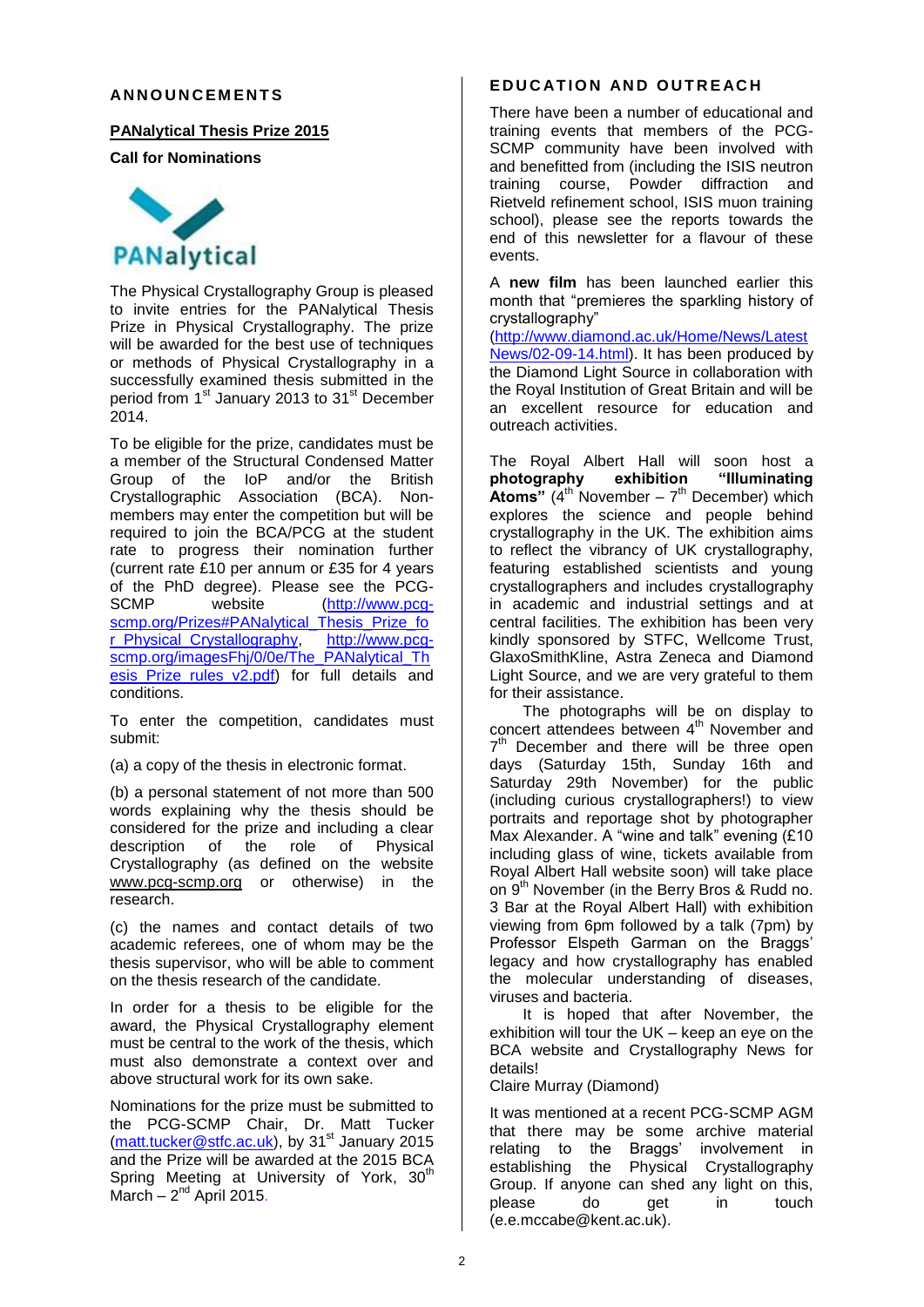#### **FUTURE MEETINGS**

## **Meeting Calendar**

- PCG Winter Meeting and ISIS Crystallography Users Meeting, 10-11<sup>th</sup> November 2014, Cosener's House,<br>Abinadon (http://www.pca-(http://www.pcgscmp.org/Meetings/Winter2014)
- Solid State Group (of the Royal Society of Chemistry) Christmas meeting, 18-19<sup>th</sup> December 2014, University of Glasgow (http://sscg2014.wordpress.com/)
- BCA Spring Meeting,  $30^{th}$  March  $2^{nd}$  April 2015, University of York (http://crystallography.org.uk/bca-springmeeting-2015-date-for-the-diaries/ http://york2015.crystallography.org.uk/)
- 12<sup>th</sup> International Conference on Materials Chemistry (MC12),  $20 - 23^{rd}$  July 2015, University of York (http://www.rsc.org/ConferencesAndEvents/ RSCConferences/MC12/)

## **PCG Winter Meeting, 10-11th November 2014, Cosener's House, Abingdon**

Following the success of the format used the last couple of years, the PCG Winter meeting will take place at the Cosener's House, Abingdon, 10-11<sup>th</sup> November 2014 (lunchtimeto-lunchtime), in conjunction with the ISIS Crystallography Users Meeting.

Registration for the meeting is free. For participants working at UK-based research institutions who attend both meetings or the Users meeting only, the usual allowable travel costs and overnight accommodation will be reimbursed. A limited number of rooms have been pre-booked at the Cosener's House for the meeting. The rooms will be allocated on a first come first served basis.

We hope that the meeting will be of interest to a wide audience, from experienced researchers to PhD students. Following last year's success, the meeting will include a focus on the work of early career researchers so PhD students and postdocs are encouraged to submit abstracts for oral presentations.

A poster session will take place in the evening of 10<sup>th</sup> November 2014.

The full scientific programme and the timetable will be posted on the PCG-SCMP wiki (http://www.pcg-

scmp.org/Meetings/Winter2014). To register for the meeting, please follow the link given on the website, registrations will close in late October.

**BCA Spring Meeting, 30th March – 2 nd April 2015, University of York**



The BCA Spring Meeting 2015 will take place from Monday 30<sup>th</sup> March to Thursday 2<sup>nd</sup> April 2015 at University of York. The PCG plenary will be given by **Prof. Tony Cheetham** from University of Cambridge, UK, and is entitled "Phase transitions in metal organic frameworks".

PCG sessions at the meeting will include:

- Beyond the elastic line –resonant and inelastic diffraction (Chair: Mark Senn) Keynote: Steve Collins (Diamond)
- Challenges and technical advances in powder diffraction (Chair: Paul Saines) Keynote: Pascal Manuel (ISIS)
- Structural insights into ferroic materials (Chair: Phil Lightfoot) Keynote: Pam Thomas (Warwick)
- Computational methods in materials discovery and crystallography (joint with CCG) (Chairs: John Claridge and Simon Parsons Keynote: Keith Refson (STFC)
- Liquids, amorphous and nanomaterials (double session joint with IG) (Chairs: Christoph Salzmann and Spoorthi Dharmayat) Keynotes: Fiona Meldrum (Leeds) and Sam Callear (ISIS)

The deadline for abstract submission for oral and poster contributions is 12<sup>th</sup> January 2015.

The scientific programme and further details about the conference will appear at: http://crystallography.org.uk/bca-springmeeting-2015-date-for-the-diaries/ , http://york2015.crystallography.org.uk/ .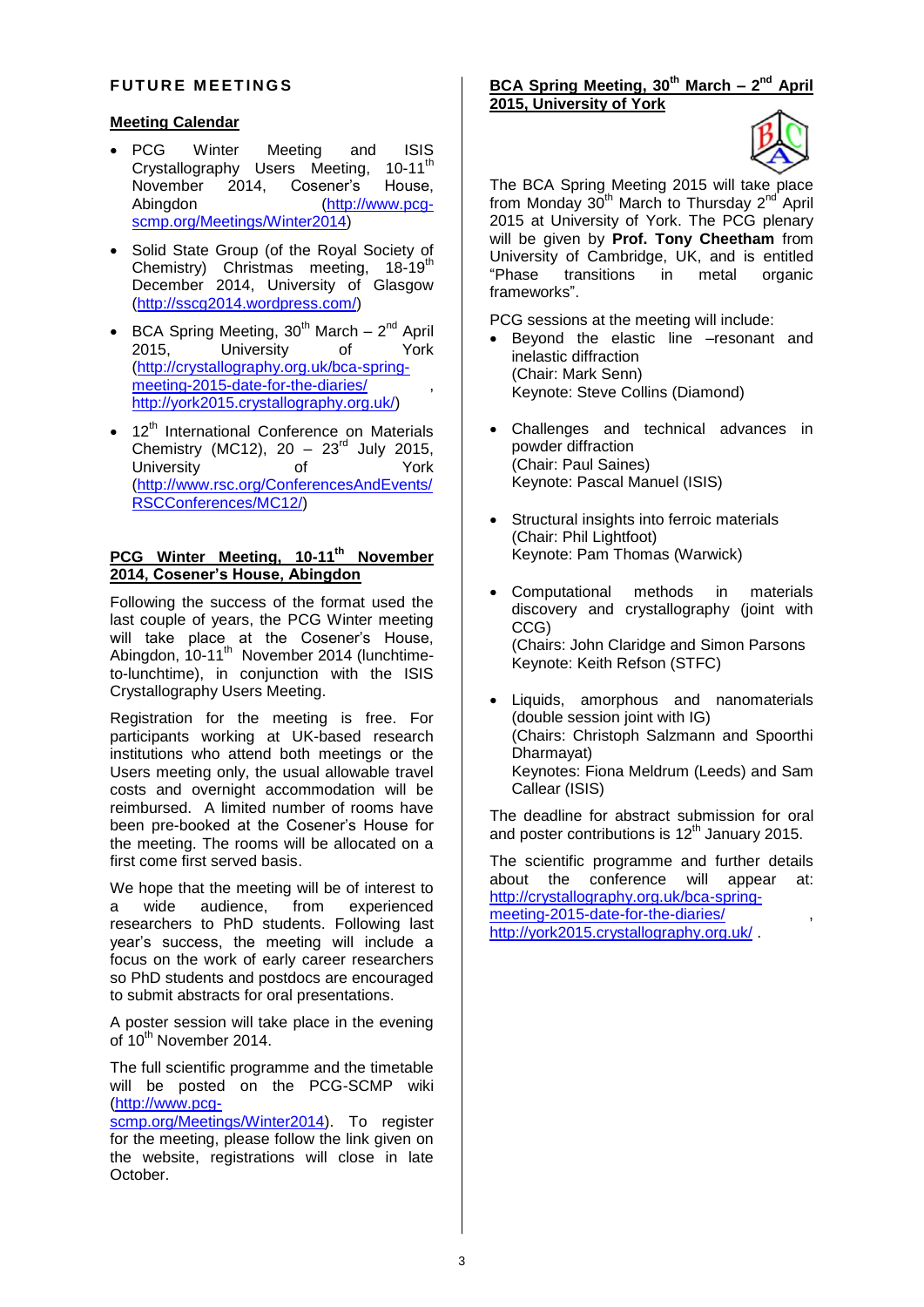#### **N E W S**

#### **R E C E N T E V E N T S**

#### **Functional Inorganic Materials Symposium, 8 th September 2014, Liverpool, UK**

On Monday 8<sup>th</sup> September the Department of Chemistry at the University of Liverpool hosted a one day symposium titled advanced inorganic materials: synthesis, processing, measurement and computation. It was chaired by Professor Matt Rosseinsky, Professor Michael Hayward and Dr John Claridge. Content covered oxide- and sulphide-based thermoelectrics, organic-inorganic perovskites, non-stoichiometric perovskites as catalysts, iron-based superconductors, spin filters, domain manipulation in ferroelectrics, and synthesis methods amongst other things. These topics were approached in terms of computational and experimental chemistry, physics and materials science by internationally leading researchers including Professors Antoine Maignan, Duncan Gregory, Aron Walsh, Simon Clarke, John Irvine, Mark Blamire, Marty Gregg and Bala Vaidhyanathan. The poster session at lunch gave the opportunity to network with attendants from 16 different universities and a number of other research institutions and businesses. The event featured some wonderful, new, thought-provoking science. It's a shame it was only the one day!

Harry Sansom (Kent then Liverpool)

#### **23rd congress and general assembly of the IUCr, 5-12th August 2014, Montreal, Canada**

This year saw my first time attending the International Union of Crystallography (IUCr) Congress and General Assembly, which was hosted by Montreal for its  $23<sup>rd</sup>$  edition. The meeting started even before I had boarded my flight, running into David Keen and the Goodwin group at the check-in at Heathrow, and I got a small taste of the camaraderie that comes from making new friends and catching up with old ones in the crystallography community (a feeling that would last through the entire conference).

IUCr 2014 was certainly a daunting conference on paper  $-7$  full days featuring over 750 oral presentations and 1500 poster presentations – one of the biggest conferences I have ever been to. At the same time, it was a fantastic opportunity to hear about crystallography from a diverse set of vantage points: chemical, biological, mathematical and even astrophysical, and to see how this central scientific principle unites such a disparate group of researchers.

It is hard to do justice to the high quality of innovative and intriguing science that was presented over the week, but I will do my best to recount some personal highlights. John

Evans showed us the vast amount of information that can be derived from powder diffraction data; Branton Campbell gave an excellent overview of the use of symmetry mode analysis to analyse lower symmetry structures in terms of a higher symmetry structure's distortion modes; David Bish recounted his journey building the CheMin instrument on the Curiosity Rover that resulted in the first x-ray powder diffraction measurements on Mars; and Ray Withers gave us (in his usual entertaining style) a look into the world of modulated structures, and how sometimes you just have to get your hands dirty and diagonalise a 9 x 9 matrix yourself. There were also a large number of talks reflecting on newer ideas in the<br>crystallography community, including crystallography community, including quasicrystals and disordered materials, pushing the boundaries of even the very definition of crystals and order.

It wasn't all work and no play though, and in the evenings we got a chance to explore the vibrant nightlife of Montreal, including its lively Latin Quarter and Harbour districts. I also finally capitulated and tried the local delicacy of poutine, essentially a dish comprising of French fries, gravy and cheese curds, which tasted pretty much as good as it sounds (thankfully I waited until after I had given my talk to try it!).

In the end, the conference was a very rewarding experience, especially when reflecting on the friends I have made in the crystallography community from all over the world, and the truly excellent science I was exposed to. As such, I would like to thank the IUCr Congress for the award of a travel bursary to attend the conference, as well as funding from the Cambridge Trusts and Trinity College, without which I would not have been able to attend.

Matthew Dunstan (Cambridge)

It's a good thing that the IUCr Congress comes but every three years as – with over 200 hours of micro-symposia (not to mention keynotes, plenaries, workshops, and satellites!) – it is exhausting: of course in a good way! The 23rd IUCr was held in Montréal, a city with at least two must-see attractions for the structural scientist: Buckminster Fuller's geodesic dome – visible in the distance from the waterside near the conference venue; and 20,000 pink balls in The Village – a fantastic cross-over with Montréal Pride!

This being my first IUCr I was struck by the size and diversity of the meeting. As well as seeing many fantastic talks, a few of which I will mention below, the software sessions given by Branton Campbell on ISODISTORT and by Arkadiy Simonov on the diffuse scattering interpretation program Yell were both exciting and useful.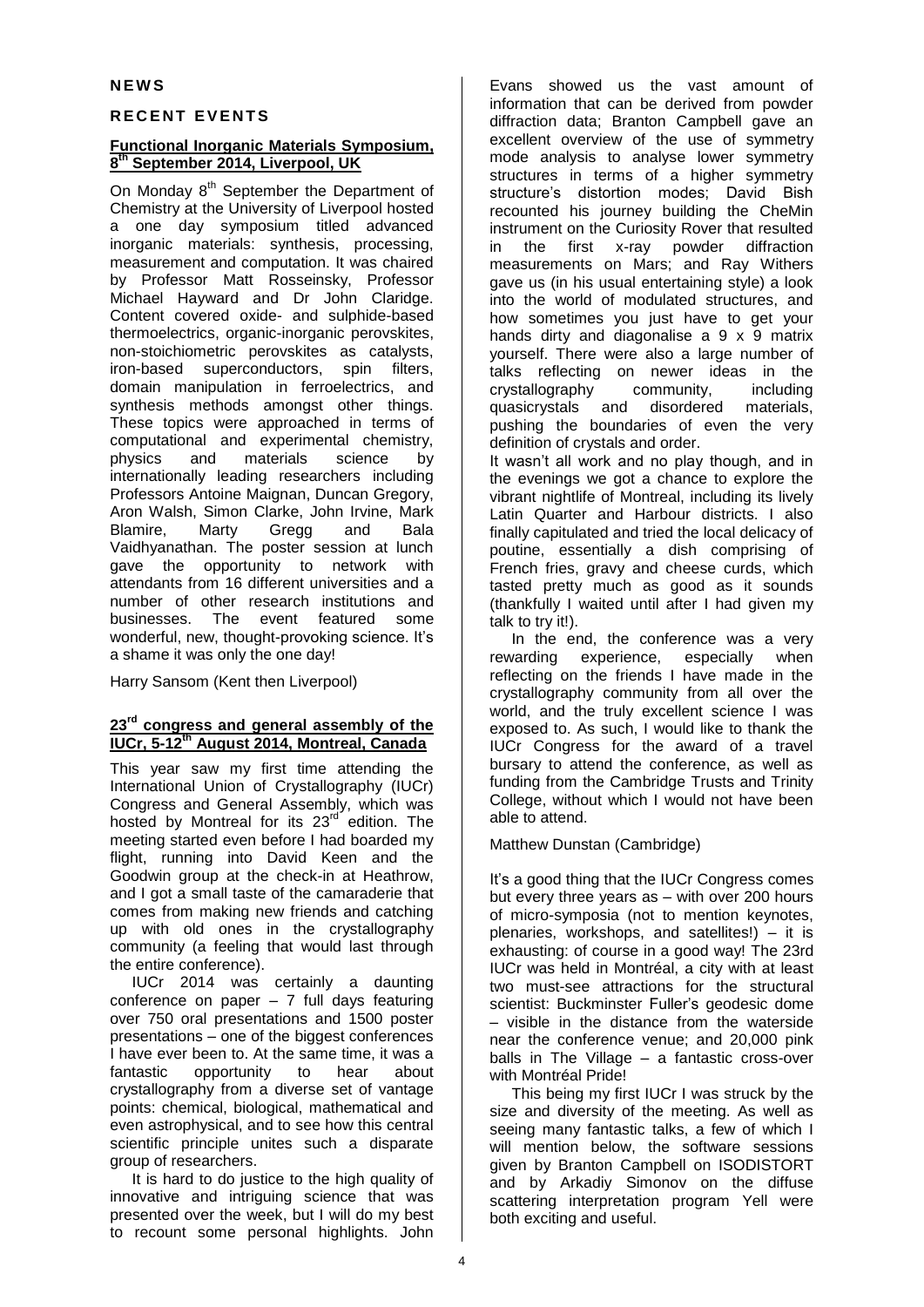The importance of understanding local structure was a common theme in much of the physical crystallography whether for fundamental or practical interest. In the field of energy materials Phoebe Allan, among others, spoke eloquently on antimony anodes for Naion batteries and demonstrated the utility of<br>PDF techniques for some extremely techniques for some complicated systems. In another session, Karena Chapman gave a wide-ranging talk on developing in-situ studies of energy storage and conversion materials at the Argonne National Laboratory. Elsewhere, Marek Paściak spoke about modelling the diffuse scattering of the important relaxor and incipient ferroelectrics barium titanate and strontium titanate, respectively.

It was a great pleasure to hear the inimitable Ray Withers talk. One of the systems he spoke about in his keynote on hidden long range order in nominally 'disordered systems' were NaCl-type magnesium doped rare-earth sulfides. The signature of the 6-body correlations of one particular member of this family manifest not as 'diffuse' scattering but as sharp, continuous 3D shapes in reciprocal space – encoding both long- and short-range order in these non-Bragg features.

Alexander Shtukenberg gave an overview of some other neglected sharp 3D objects – twisted crystals. These crystals shun longrange translational order, twisting and bending as they grow. While most crystallographers would avoid such materials, Shtukenberg showed the great diversity of distortions possible as well as the beauty of the resulting crystals.

Talks were not without humour – even if sometimes lost on the international audience – perhaps most notably Phil Lightfoot double-act with Eric Morecambe explaining mode analysis of some ferroic Perovskites.

A trip to Montréal would not be complete without a serving of poutine - though perhaps not the best food to calm your nerves before giving a talk. I am very grateful to the SCMP for their support in my attendance of the 23rd IUCr Congress (through the SCMP/IOP research student conference fund). This enabled me to give a talk in MS83 entitled *Mapping topology and structural disorder in [M(CN)2] – coordination polymers*. It was a great pleasure for me to present some of my PhD work at the most important crystallographic meeting and formed, I think, an important milestone in my career.

Joshua Hill (Oxford)

## **Europhysical conference on defects in insulating materials (EURODIM), 13-19th July, Canterbury, UK**

The 12th Europhysical Conference on Defects in Materials (Eurodim), held at the University of

Kent in Canterbury, began on the day of the World Cup 2014 final in Brazil, and set the tone for the entire week, with very interesting talks and an enjoyable social atmosphere, with great weather for the week. The conference showed the continuing importance of defects in materials, with talks ranging from the development of phosphors, to quantum dots, from functional ferroelectrics to solar cells, and from detectors to nuclear fuel. All of these topics showed a vibrant and expansive community with great opportunities for future collaborations. Of particular note was the excursion to Whitstable where we learned all about the history and brewing of ale, of course this did lead to a few headaches the following day! The next meeting in this series (ICDIM 2016) will be held in Lyon, France in July 2016 and has a lot to beat.

Karl Whittle (Sheffield)

#### **British Crystallographic Association Spring Meeting, 7 – 10th April 2014, Loughborough, UK**

The British Crystallographic Association spring meeting was held at the University of Loughborough in April 2014 and showcased some of the highest quality research from within the UK and internationally. Details of some of the PCG-related sessions are given below.

The meeting began with a series of excellent talks from both invited and contributed speakers on non-ambient diffraction. Steve Hull started off the session with a talk on in-situ neutron diffraction studies of battery and fuel cell materials, providing examples of analyses performed on both electrolytes for SOFCs and rechargeable batteries, and even entire fuel cells. This was followed by Jorge Sotelo who talked about an in-situ gas adsorption X-ray diffraction study of single crystals of a Sc-based MOF. This study using high-pressure gas cells has allowed for the different gas adsorption sites in the frameworks to be determined. Gas sorption was also the theme of the third talk presented by Inigo Vitorica, this time focussing on a nonporous, crystalline silver coordination polymer. As in Jorge's talk, in-situ X-ray diffraction has allowed the adsorption properties to be studied, illustrating how adsorption can occur in spite of the presence of pore channels. Bringing the session to a close, Bill David spoke about in-situ diffraction of reversible hydrogen storage systems. These studies were performed using a combination of neutron and X-ray diffraction, and provided insight into the storage mechanisms for different types of systems, and their use in real world applications. The high quality of these talks set a good standard for the rest of the meeting, shining light on a range of different tools available to scientists for non-ambient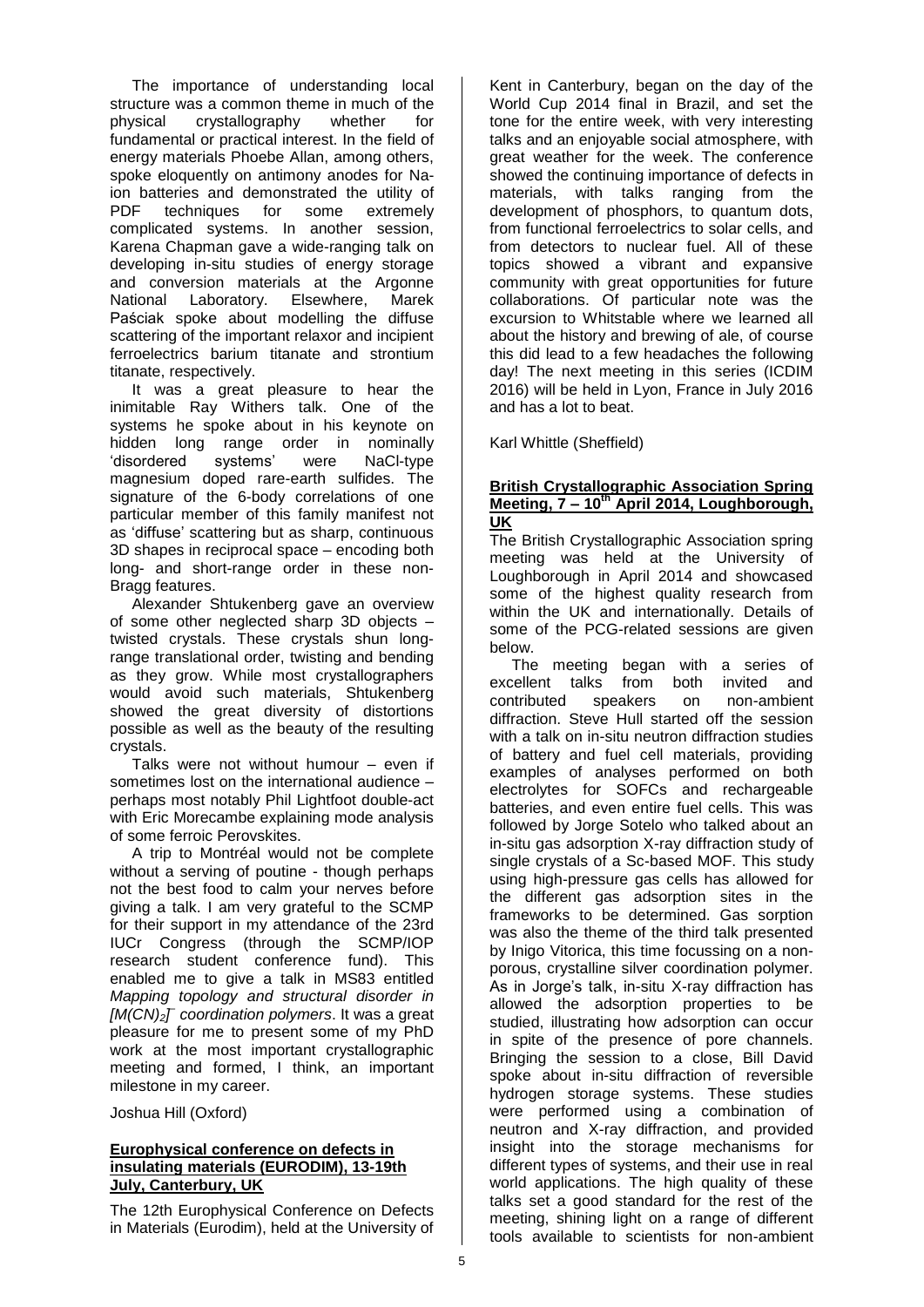diffraction, and illustrating their potential to provide answers to some of the problems we currently face in the field.

The second session on non-ambient diffraction began with two excellent talks highlighting the different effects high pressure has on organic and inorganic materials.<br>Andrzej Katrusiak (Adam Mickiewicz Katrusiak University, Poland) gave a detailed lecture on the effects of high pressure on hydrogen bonding in organic compounds. He discussed the energetics of these, including unusual results on these lengthening under compression. This was followed by a talk from Simon Parsons (University of Edinburgh) presenting some insightful research into how great the changes in bonding in coordination complexes under pressure can be; cases where either the coordination geometry or number change significantly with temperature were highlighted, as was the role of intermolecular interactions on their compressibility. The final talk in the session was given by Nick Funnell (University of Oxford) about the ferroelectric ordering of ice in an organic host with one dimensional channels, HHTP. This presented the first case of a host material in which the interactions of water molecules within a channel and between channels is balanced so that three dimensional ferroelectric order is achieved but at a temperature well below the melting point of water in the host.

This year one of the PCG group sessions was given over to a very successful and informative microsymposium on magnetic structure determination. There is little consensus over the best way to describe the symmetry of a magnetic structure. Andrew Wills started the session trying to unite the two main approaches for classifying magnetic structures in the solid state, that of irreducible representation and that of magnetic space groups. He highlighted the complementarity between the two approaches and called for a unification of these "dysfunctional family members". This was followed by two talks on systems exhibiting novel magnetic behaviour. Alex Gibbs presented work on the hexagonal perovskites Ba<sub>2</sub>MTeO<sub>6</sub> (M = Ni, Cu, Zn) which have both rich magnetic and structural phase diagrams. Paul Saines presented his results on unusual dipolar mediated long range magnetic ordering in metal organic frame work materials. Paolo Radaelli brought the session to a close with a look at how practically complex magnetic structures might be used to store and retrieve information with particular emphasis on the magnetoelectric effect. He highlighted the need not just to determine a magnetic structure but also to understand the polarity of that magnetic structure with respect to the polarity of a given structural domain.

The PCG is very grateful to the Solid State Group (of the Royal Society of Chemistry) for kindly sponsoring a poster prize which the judges were pleased to award to Matthew Tate (Durham) for his poster entitled "Structural properties of the Nb-doped bismuth oxide materials  $Bi_{1-x}Nb_xO_{1.5+x}$ ".



The BCA meeting was not only interesting and enlightening, but provided many opportunities for networking and socialising. Aside from the tasty buffet dinners which accompanied the poster sessions (a great way to round off each day of talks), Loughborough's excellent student bar came in handy to wind down. The conference dinner was a highlight: a fantastic 3 course dinner with wine which was followed by a ceilidh, where even those who are least inclined to dance were persuaded to join in and ended up having a great time! All in all the conference was a huge success, helped by the excellent facilities and accommodation at Loughborough University and the diligent organisation of the planning committee. We look forward to the BCA2015 spring meeting to be held at the University of York!

E. E. McCabe (Kent), P. J. Saines (Oxford), M. L. Tate (Durham), J. Wicker (Oxford)

#### **Powder diffraction & Rietveld refinement school, 30th March – 3 rd April 2014, Durham, UK**

The Powder Diffraction and Rietveld Refinement School was held at Durham University from 30<sup>th</sup> March to 3<sup>rd</sup> April. Sixty four people from all around the world met in<br>Durham for this renowned biennial Durham for this renowned biennial crystallographic training led by Professor John Evans, Dr Ivana Evans, Dr Jeremy Cockcroft and Professor Andy Fitch. In addition, Dr Emma McCabe and Dr Chun-Hai Wang were tutors for the helpful practical sessions.

The school began with lectures covering the basics of symmetry, crystallography and powder diffraction, interspersed with handwritten tutorial work, which promoted discussion within smaller groups, and plenty of well-received coffee breaks. Once the basics were covered some practical sessions were held in the computer rooms covering the use of several software packages: Microsoft Excel, Topas Academic, GSAS and Fullprof, with plenty of opportunity to ask questions. The interesting lectures were very useful and varied. Dr Jeremy Cockcroft introduced the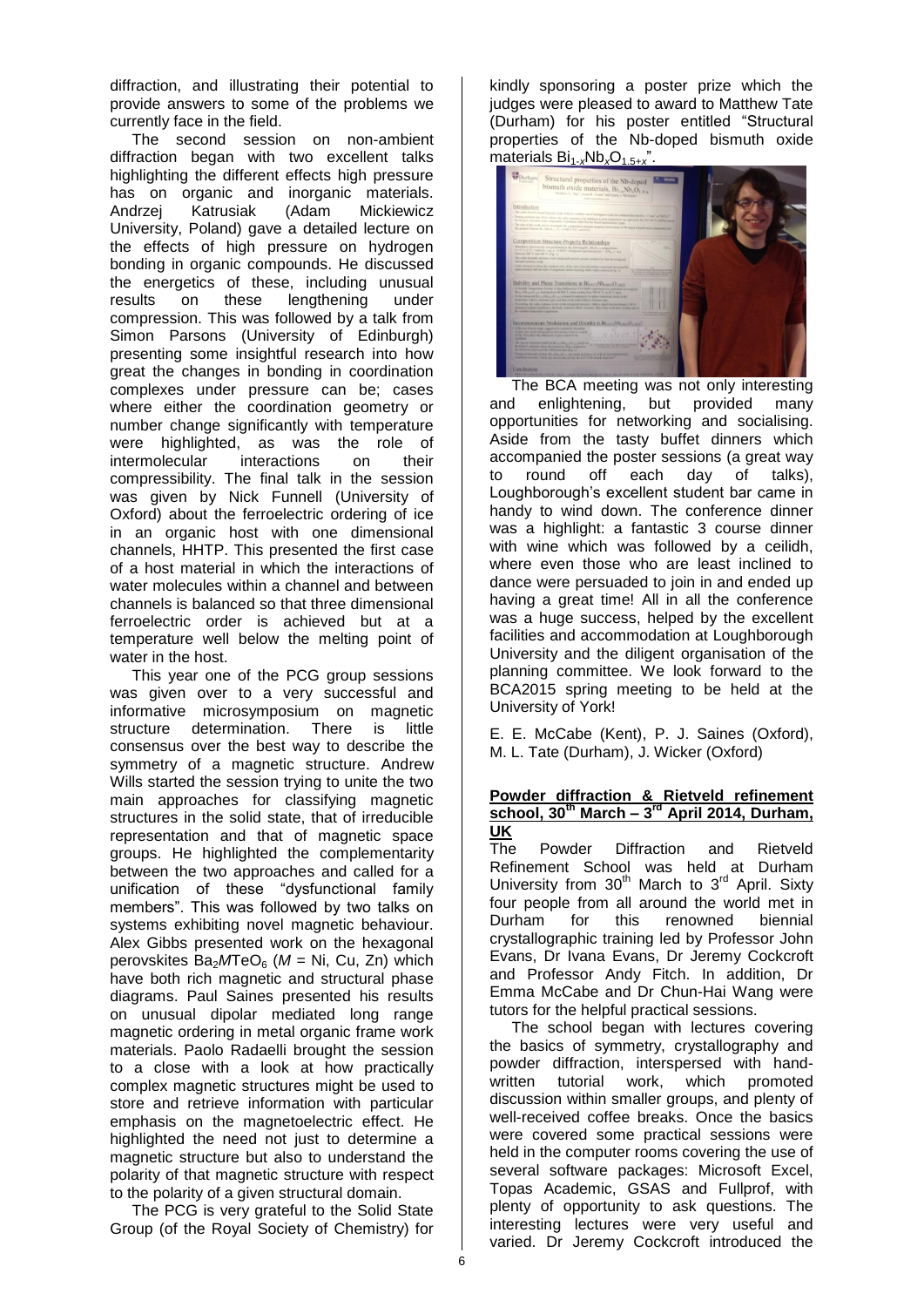fundamentals of symmetry and diffraction, with Dr Ivana Evans covering powder diffraction and the practical considerations of X-ray analysis and Professor John Evans addressing the finer details of Rietveld refinement in the context of the statistical reasoning behind the method and relating it to the software we used. Also particularly interesting was the lecture given by Professor Andy Fitch regarding synchrotron radiation and the comparison to the use of laboratory diffractometers.

The evenings allowed ample opportunity for networking, including a rather competitive pub quiz, a mysteriously named "fun" tutorial (all scientifically relevant, of course) and a pleasant course dinner during which prizes were awarded, all of which made this meeting, if possible, an even more exciting and enjoyable event.

Leopoldo Enciso-Maldonado and Zoe Taylor (University of Liverpool)

# **ISIS neutron training course, 26th February – 6 th March 2014, RAL, UK**

The ISIS neutron Training course was held from  $26<sup>th</sup>$  February to  $6<sup>th</sup>$  March 2014 at the ISIS facility. The course was mainly targeted at students who are new to neutron scattering and who wanted to gain experience working with neutron scattering instruments.

Accommodation was provided at Ridgeway house and at the Premier Inn. The first few days involved lectures covering the theory of neutron scattering and introduction to ISIS target stations and instruments, Fourier transforms etc. The following days were a mixture of lectures and practical sessions, for which we were assigned groups.

My group consisted of 5 members, with whom I developed a good rapport and working relationship. For this part of the course, our group was based at Pearl (a high pressure station) with Dr Craig Bull and at SXD with Dr Matthias Gutmann. Both Dr Gutmann and Dr Bull were excellent mentors throughout the course, teaching us how to use the instruments, how to collect diffraction patterns from various samples such as  $SiO<sub>2</sub>$  and how to do a Fourier transform of the data. We used OpenGenie and the Mantid software to analyse the data we collected. I found the mathematical calculations involved in this course, such as deriving an equation relating time of flight and wavelength and working with structure factors to explain the selection rules for systematic absences, interesting and enjoyable.

This course was informative and stimulating. I'd recommend it to anyone interested in gaining experience in neutron scattering.

## **AC K N O W L E D G E M E N T**

Many thanks to everyone who has contributed to this issue of the PCG-SCMP newsletter.

Emma McCabe (Kent)

# **PCG-SCMP COMMITTEE**

Dr. Matt Tucker, Chair ISIS and Diamond Harwell Research Campus [matt.tucker@stfc.ac.uk](mailto:ivana.radosavljevic@durham.ac.uk)

Dr. Anthony Phillips, Treasurer School of Physics and Astronomy Queen Mary University of London [a.e.phillips@qmul.ac.uk](mailto:j.b.claridge@liverpool.ac.uk)

Dr. Paul Saines, Secretary Department of Chemistry University of Oxford [paul.saines@chem.ox.ac.uk](mailto:paul.saines@chem.ox.ac.uk)

Professor Mike Glazer (Education officer) Department of Physics University of Oxford

Dr John Claridge Department of Chemistry University of Liverpool

Dr Matthias Gutmann ISIS facility Rutherford Appleton Labs

Professor Philip Lightfoot School of Chemistry University of St Andrews

Dr. Emma McCabe School of Physical Sciences University of Kent

Dr. Christoph Salzmann Department of Chemistry **UCL** 

Dr Mark Senn Department of Chemistry University of Oxford

Mr Jerome Wicker (YCG liaison) University of Oxford

Reeya Oogarah (Kent)